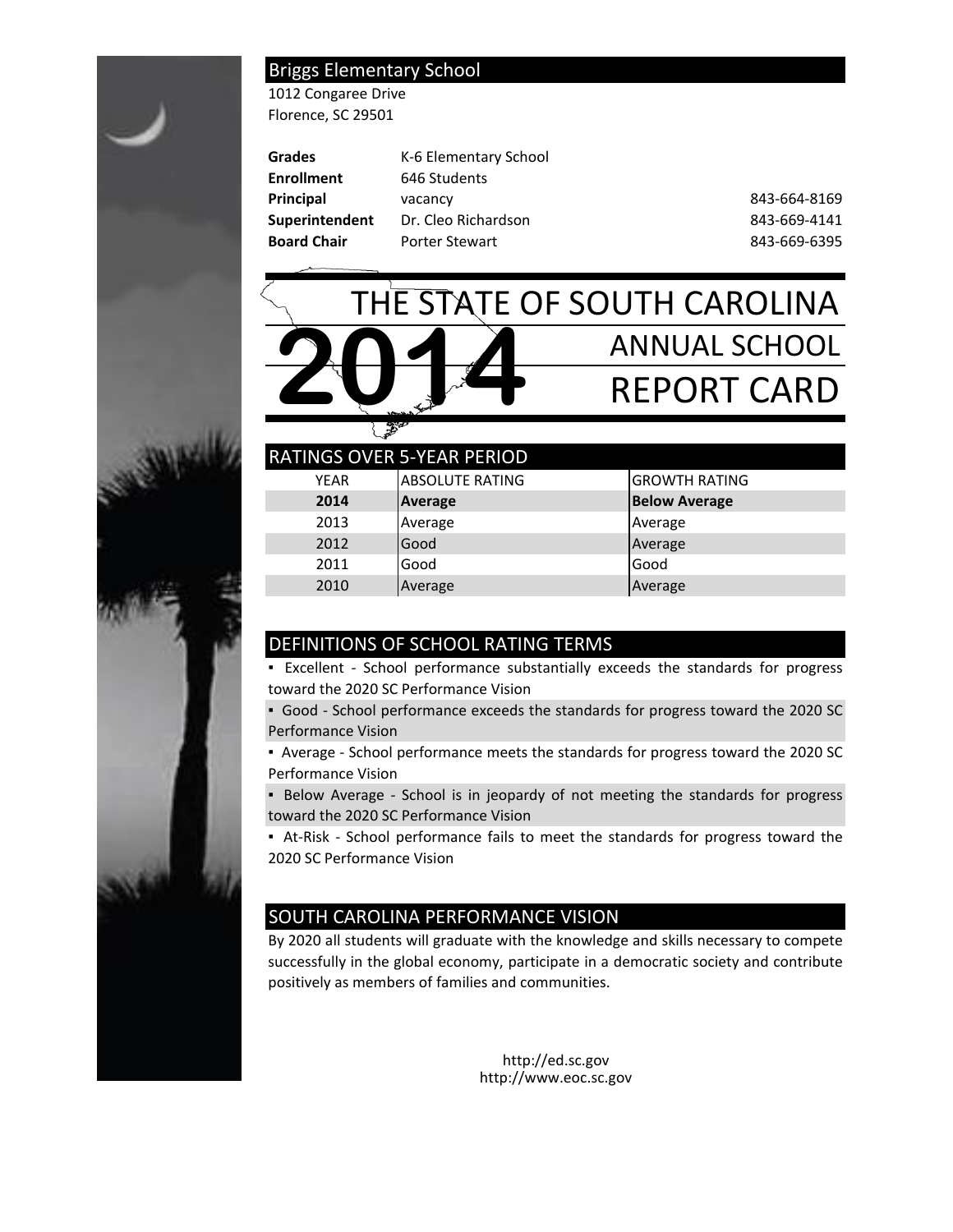

\* Elementary Schools with Students Like Ours are elementary schools with poverty indices of no more than 5% above or below the index for the school.

| <b>Definition of Critical Terms</b> |                                                                                                   |  |  |  |  |
|-------------------------------------|---------------------------------------------------------------------------------------------------|--|--|--|--|
| Exemplary                           | "Exemplary" means student demonstrated exemplary performance in meeting the grade level standard. |  |  |  |  |
| <b>Met</b>                          | "Met" means student met the grade level standard.                                                 |  |  |  |  |
| Not Met                             | "Not Met" means that the student did not meet the grade level standard.                           |  |  |  |  |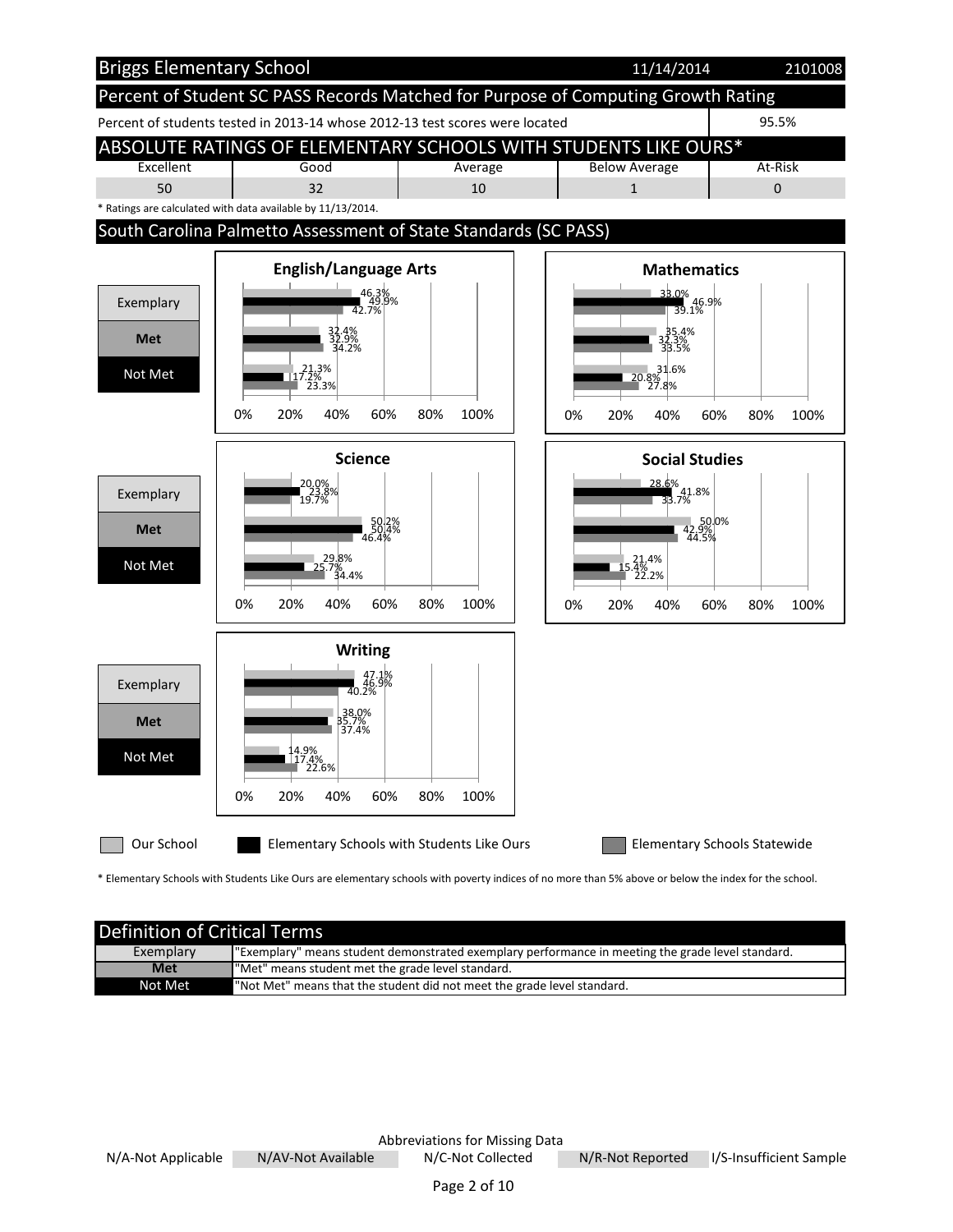| <b>Briggs Elementary School</b>                | 11/14/2014 | 2101008                  |                                                               |                                    |
|------------------------------------------------|------------|--------------------------|---------------------------------------------------------------|------------------------------------|
| <b>School Profile</b>                          |            |                          |                                                               |                                    |
|                                                | Our School | Change from Last<br>Year | Elementary<br>Schools<br>with<br><b>Students</b><br>Like Ours | <b>Median Elementary</b><br>School |
| Students ( $n = 646$ )                         |            |                          |                                                               |                                    |
| 1st graders who attended full-day kindergarten | 100.0%     | No change                | 100.0%                                                        | 100.0%                             |
| <b>Retention Rate</b>                          | 1.1%       | Down from 2.7%           | 1.0%                                                          | 1.0%                               |
| Attendance Rate                                | 96.1%      | Up from 95.8%            | 96.5%                                                         | 96.4%                              |
| Served by gifted and talented program          | 10.5%      | Down from 10.8%          | 9.4%                                                          | 7.3%                               |
| With disabilities                              | 17.2%      | Up from 13.3%            | 11.9%                                                         | 12.5%                              |
| Older than usual for grade                     | 4.4%       | Down from 4.6%           | 1.5%                                                          | 1.8%                               |
| Out-of-school suspensions or expulsions for    | 0.0%       | No change                | 0.0%                                                          | 0.0%                               |
| violent and/or criminal offenses               |            |                          |                                                               |                                    |
| Teachers ( $n = 42$ )                          |            |                          |                                                               |                                    |
| Teachers with advanced degrees                 | 64.3%      | Down from 66.7%          | 64.2%                                                         | 62.3%                              |
| Continuing contract teachers                   | 92.9%      | No change                | 85.9%                                                         | 81.2%                              |
| Teachers returning from previous year          | 93.4%      | Up from 92.2%            | 90.0%                                                         | 88.4%                              |
| Teacher attendance rate                        | 95.8%      | Down from 96.4%          | 95.2%                                                         | 95.3%                              |
| Average teacher salary*                        | \$51,014   | Up 0.6%                  | \$49,903                                                      | \$47,902                           |
| Professional development days/teacher          | $0.7$ days | Down from 8.1 days       | $11.7$ days                                                   | $10.9$ days                        |
| School                                         |            |                          |                                                               |                                    |
| Principal's years at school                    | 16.0       | Up from 15.0             | 5.5                                                           | 4.0                                |
| Student-teacher ratio in core subjects         | 17.7 to 1  | Down from 20.2 to 1      | 20.5 to 1                                                     | 19.9 to 1                          |
| Prime instructional time                       | 91.1%      | Down from 91.5%          | 90.6%                                                         | 90.5%                              |
| Opportunities in the arts                      | Poor       | Down from Good           | Good                                                          | Good                               |
| <b>SACS</b> accreditation                      | Yes        | No change                | Yes                                                           | Yes                                |
| Parents attending conferences                  | 100.0%     | Up from 99.2%            | 100.0%                                                        | 100.0%                             |
| Character development program                  | Excellent  | No change                | Excellent                                                     | Excellent                          |
| Dollars spent per pupil**                      | \$6,868    | Up 10.4%                 | \$7,437                                                       | \$7,680                            |
| Percent of expenditures for instruction**      | 64.7%      | Down from 65.0%          | 67.6%                                                         | 66.8%                              |
| Percent of expenditures for teacher salaries** | 64.1%      | Up from 64.0%            | 66.8%                                                         | 66.0%                              |

\* Includes current year teachers contracted for 185 or more days.

\*\* Prior year audited financial data are reported.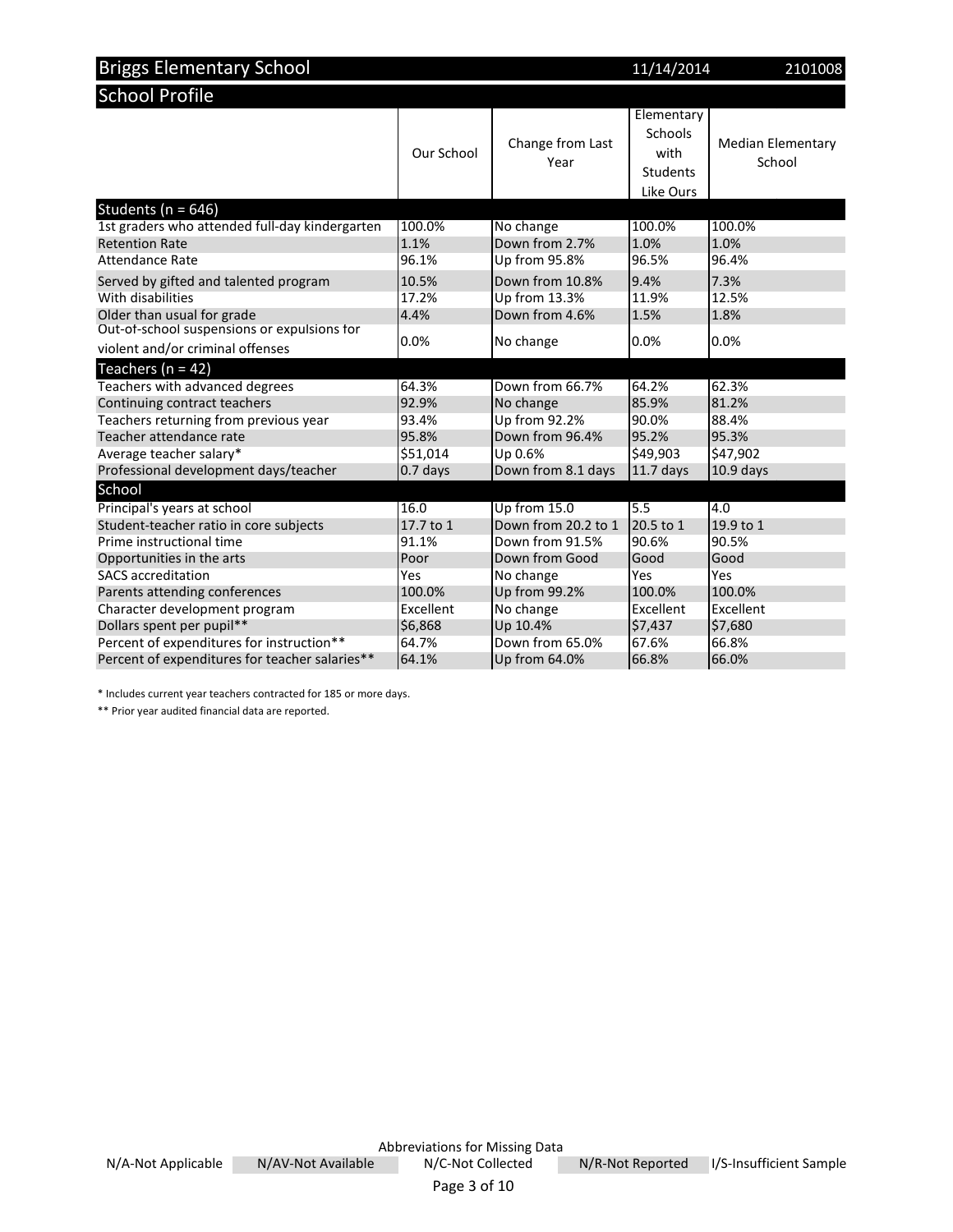#### Briggs Elementary School 2101008 2201008 2201008

#### Report of Principal and School Improvement Council

Dear Parents and Stakeholders of Briggs Elementary School,

The entire Briggs community is to be commended for their initiative, dedication, and hard work during the 2013-14 school year. We pride ourselves on the philosophy of meeting the needs of all of our students.

Making a difference and challenging each individual student is our main emphasis. Our school-wide efforts continue to be directed toward established goals that are aligned to Florence School District One and our School Renewal Plan. "Sixty Years and Running" was our theme for the year. Students and staff members participated in several service-learning projects that benefited local, national and international organizations.

We are extremely proud of the significant improvement in PASS scores. Our Effective School Plan was implemented to address state standards utilizing data from MAP, Accelerated Math, Tests for Higher Standards, iStation, and COMPASS assessment tools that identify specific areas of need for each child.

School-wide commitment to early literacy, evidenced through our LEAP Lab, vigorous commitment to technology noted by the allocation of iPads, notebook computers, LCD projectors, Smartboards, document cameras, hardware upgrades, and several software programs, continue to make a difference.

Our school continues accreditation with an "All Clear" rating through the Southern Association of Colleges and Schools.

The Briggs Association of Parents and Teachers and the School Improvement Council work in concert to continue to support outstanding initiatives at our school. Their mini grants fund many teacher enrichment activities. Our fourth annual "Taste of Briggs" was a huge community success.

Our school stakeholders continue to work together to ensure that Briggs remains a wonderful place to grow and be challenged.

Sincerely,

Martin Schmid, Principal Erika Rowe, School Improvement Council Chair

| <b>Evaluations by Teachers, Students and Parents</b>   |                 |                            |       |
|--------------------------------------------------------|-----------------|----------------------------|-------|
|                                                        | <b>Teachers</b> | <b>Students*I Parents*</b> |       |
| Number of surveys returned                             | 47              | 94                         | 53    |
| Percent satisfied with learning environment            | 100.0%          | 88.3%                      | 90.6% |
| Percent satisfied with social and physical environment | 97.9%           | 87.2%                      | 88.5% |
| Percent satisfied with school-home relations           | 93.3%           | 89.2%                      | 80.8% |

\* Only students at the highest elementary school grade level and their parents were included.

11/14/2014

Abbreviations for Missing Data

N/A-Not Applicable N/AV-Not Available N/C-Not Collected N/R-Not Reported I/S-Insufficient Sample

Page 4 of 10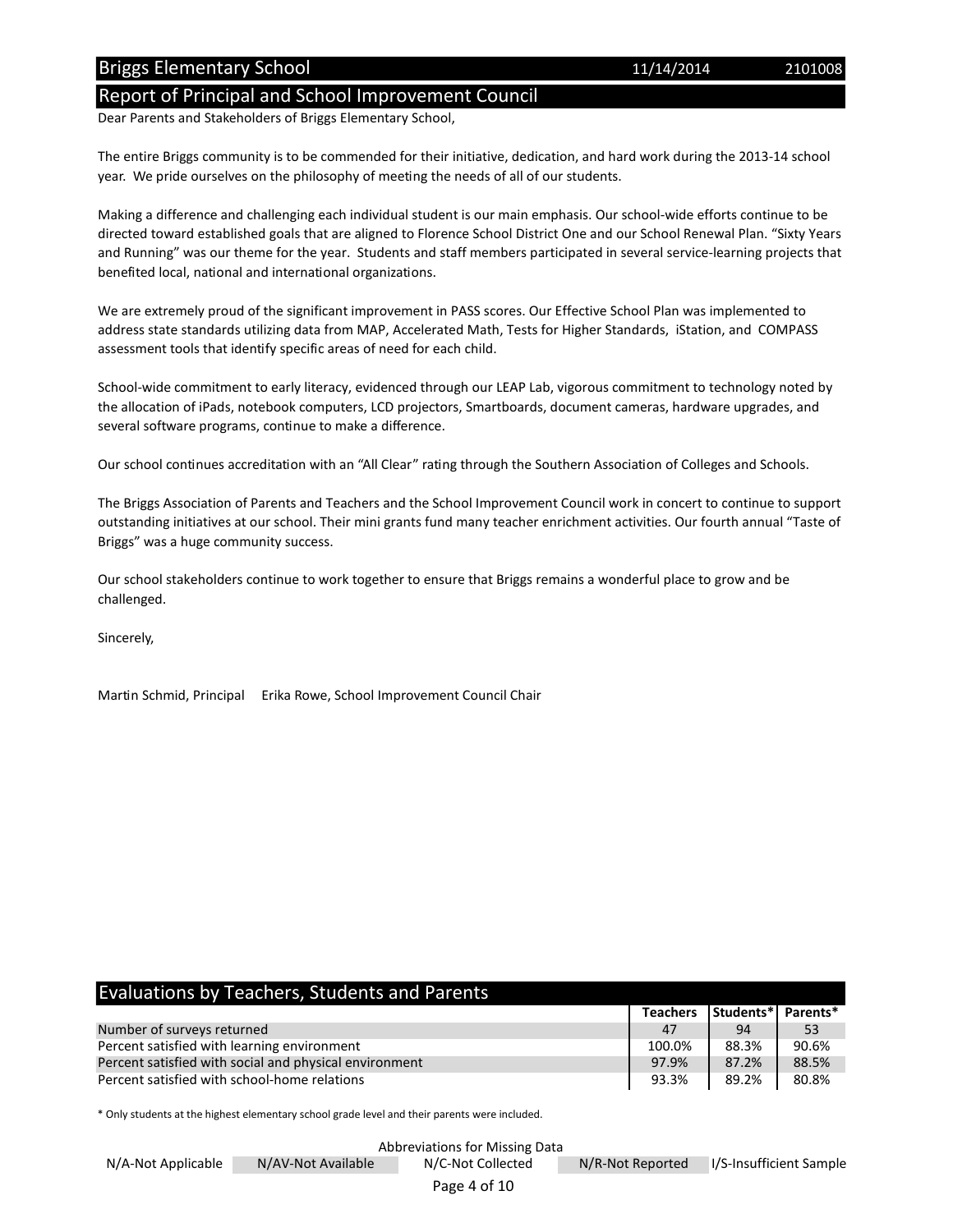### Briggs Elementary School 2101008 2201008

## ESEA/Federal Accountability Rating System

In July 2013, the South Carolina Department of Education was granted a waiver from several accountability requirements of the Federal Elementary and Secondary Education Act (ESEA). This waiver allowed SC to replace the former pass/fail system with one that utilizes more of the statewide assessments already in place and combine these subject area results with graduation rate (in high schools) to determine if each school met the target or made progress toward the target. This analysis results in a letter grade for the school rather than the pass/fail system of previous years. For a detailed review of the matrix for each school and districts that determined the letter grade, please use the following link: http://ed.sc.gov/data/esea/ or request this information from your child's district or school.

| <b>Overall Weighted Points Total</b> | 183.1 |
|--------------------------------------|-------|
| <b>Overall Grade Conversion</b>      |       |

| <b>Index Score</b> | Grade | Description                                                           |
|--------------------|-------|-----------------------------------------------------------------------|
| 90-100             |       | Performance substantially exceeds the state's expectations.           |
| 80-89.9            |       | Performance exceeds the state's expectations.                         |
| $70 - 79.9$        |       | Peformance meets the state's expectations.                            |
| $60-69.9$          |       | Performance does not meet the state's expectations.                   |
| Less than 60       |       | <b>I</b> Performance is substantially below the states' expectations. |

#### Accountability Indicator (Title I Schools)

Briggs Elementary School has been designated as a:

|    | Title I Reward School for Performance - among the highest performing Title I schools in a given year.  |
|----|--------------------------------------------------------------------------------------------------------|
|    | Title I Reward School for Progress - one of the schools with substantial progress in school subgroups. |
|    | Title I Focus School - one of the schools with the highest average performance gap between subgroups.  |
|    | Title I Priority School - one of the 5% lowest performing Title I schools.                             |
| X. | Title I School - does not qualify as Reward, Focus or Priority School.                                 |
|    | Non-Title I School - therefore the designations above are not applicable.                              |

| <b>Teacher Quality and Student Attendance</b>                                                        |                   |                        |                            |
|------------------------------------------------------------------------------------------------------|-------------------|------------------------|----------------------------|
|                                                                                                      |                   | <b>Our District</b>    | <b>State</b>               |
| Classes in low poverty schools not taught by highly qualified teachers                               |                   | 5.2                    | 3.7%                       |
| Classes in high poverty schools not taught by highly qualified teachers                              | 11.2              | 7.8%                   |                            |
|                                                                                                      | <b>Our School</b> | <b>State Objective</b> | <b>Met State Objective</b> |
| Classes not taught by highly qualified teachers                                                      | 0.6%              | 0.0%                   | <b>No</b>                  |
| Student attendance rate                                                                              | 96.1%             | 94.0%*                 | Yes                        |
|                                                                                                      |                   |                        | <b>State</b>               |
| Professional qualifications of all elementary and secondary teachers in the State (Advanced Degrees) |                   |                        | 61.9%                      |

Percentage of all elementary and secondary teachers in the State with emergency or provisional credentials 0.0%

\* Or greater than last year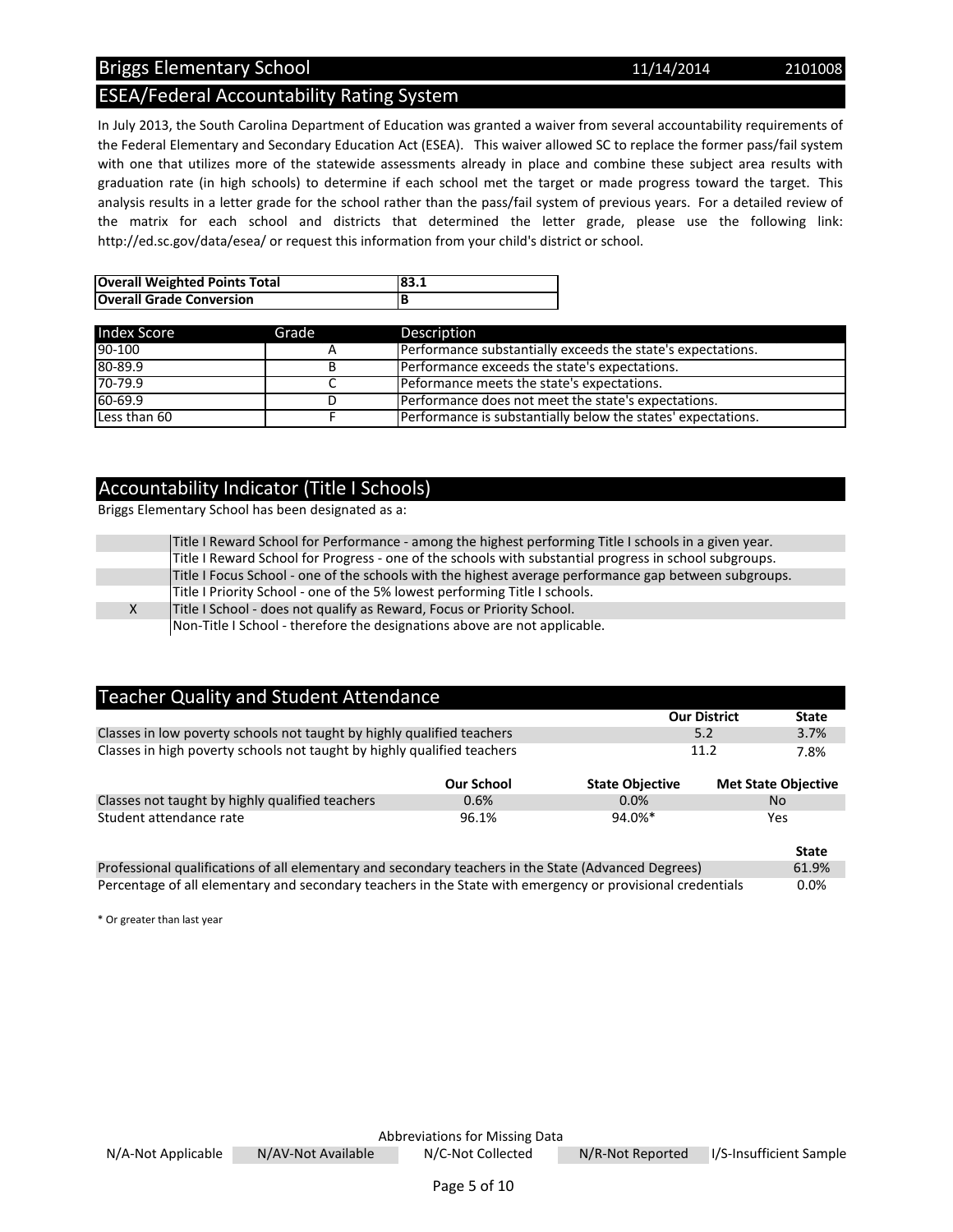| <b>Briggs Elementary School</b>                            |          |           |                 |                                     |              | 11/14/2014                        | 2101008            |
|------------------------------------------------------------|----------|-----------|-----------------|-------------------------------------|--------------|-----------------------------------|--------------------|
| SC PASS Performance By Group - ESEA/Federal Accountability |          |           |                 |                                     |              |                                   |                    |
| Subgroups                                                  | ELA Mean | Math Mean | Science<br>Mean | Social Studies<br>Mean <sup>*</sup> | ELA % Tested | ৯ৎ<br>Tested<br>Math <sup>'</sup> | Science %<br>ested |
|                                                            |          |           | Grades 3-5      |                                     |              |                                   |                    |
| <b>All Students</b>                                        | 646.9    | 634.2     | 629.4           | 637.2                               | 99.0         | 99.7                              | 100.0              |
| Male                                                       | 643.8    | 633.9     | 627.7           | 638.3                               | 98.8         | 99.4                              | 100.0              |
| Female                                                     | 650.5    | 634.5     | 631.5           | 635.7                               | 99.3         | 100.0                             | 100.0              |
| White                                                      | 662.9    | 653.4     | 652.5           | 651.1                               | 98.7         | 99.4                              | 100.0              |
| African American                                           | 625.7    | 608.1     | 596.2           | 618.9                               | 99.2         | 100.0                             | 100.0              |
| Asian/Pacific Islander                                     | N/A      | N/A       | N/A             | N/A                                 | N/A          | N/A                               | N/A                |
| Hispanic                                                   | N/A      | N/A       | N/A             | N/A                                 | N/A          | N/A                               | N/A                |
| American Indian/Alaskan Native                             | N/A      | N/A       | N/A             | N/A                                 | N/A          | N/A                               | N/A                |
| <b>With Disabilities</b>                                   | 602.5    | 582.6     | 579.1           | 599.1                               | 94.6         | 98.2                              | 100.0              |
| Limited English Proficient                                 | N/A      | N/A       | N/A             | N/A                                 | N/A          | N/A                               | N/A                |
| <b>Subsidized Meals</b>                                    | 633.7    | 619.5     | 613.6           | 624.3                               | 98.8         | 100.0                             | 100.0              |
| Migrant                                                    | N/A      | N/A       | N/A             | N/A                                 | N/A          | N/A                               | N/A                |
| Annual Measurable Objective (AMO)                          | 640.0    | 640.0     | 640.0           | 640.0                               | 95.0         | 95.0                              | 95.0               |

\* Social Studies used as "Other Academic Indicator" for elementary and middle schools.

Abbreviations for Missing Data<br>N/C-Not Collected N/A-Not Applicable N/AV-Not Available N/C-Not Collected N/R-Not Reported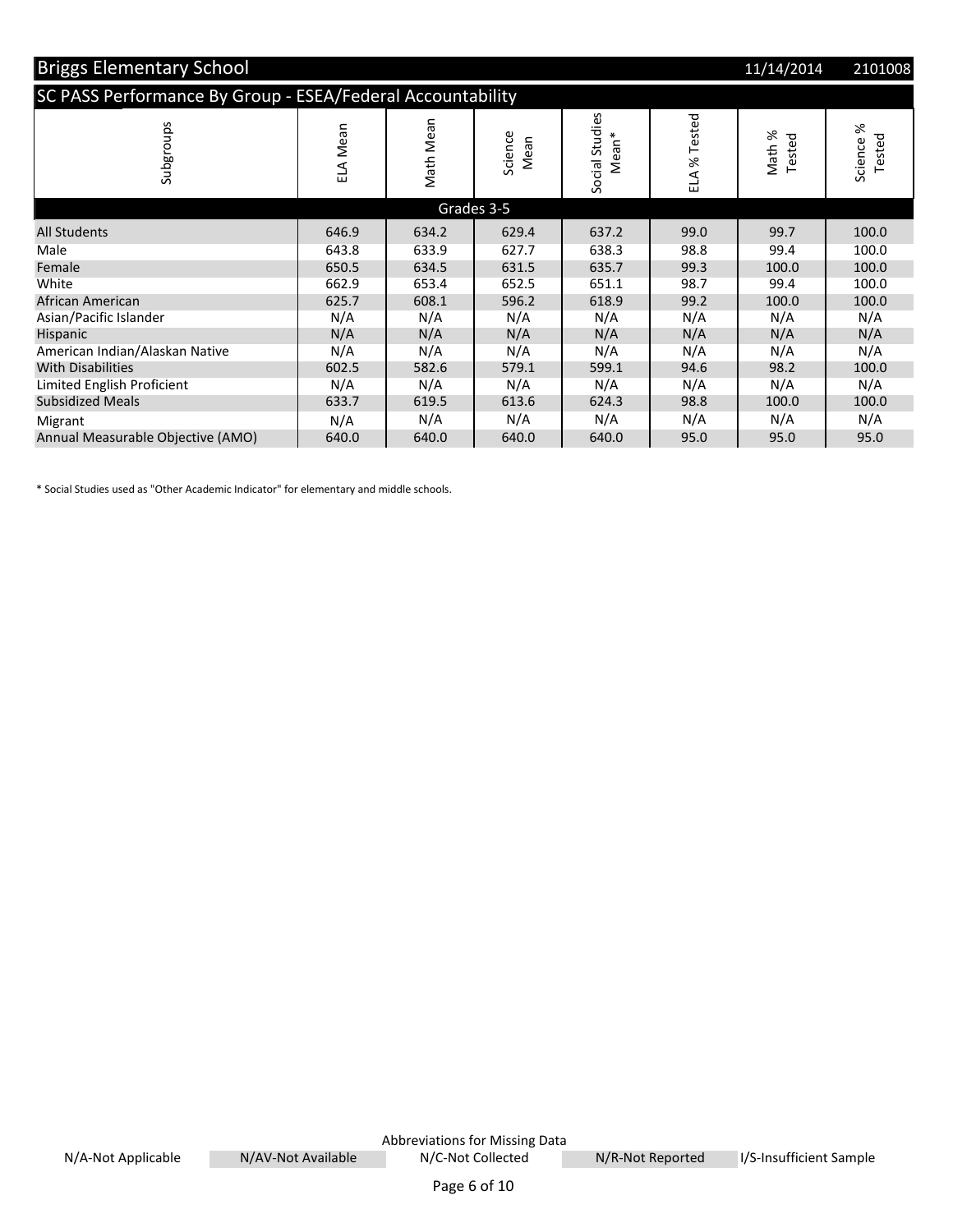|               | <b>Briggs Elementary School</b>                         |                       |                       |          |                                       | 11/14/2014                            | 2101008  |
|---------------|---------------------------------------------------------|-----------------------|-----------------------|----------|---------------------------------------|---------------------------------------|----------|
|               | Two Year Elementary and Middle School Grades Trend Data |                       |                       |          |                                       |                                       |          |
|               | Grade                                                   |                       | <b>SCPASS ELA</b>     |          |                                       | <b>SCPASS Math</b>                    |          |
|               |                                                         | N                     | Mean                  | % Tested | N                                     | Mean                                  | % Tested |
|               | 3                                                       | 92                    | 658.5                 | 100.0    | 92                                    | 634.6                                 | 100.0    |
|               | $\overline{\mathbf{r}}$                                 | 89                    | 636.5                 | 100.0    | 89                                    | 637.6                                 | 100.0    |
|               | 5                                                       | 112                   | 652.7                 | 99.1     | 112                                   | 633.9                                 | 99.1     |
|               | 6                                                       | 126                   | 632.4                 | 99.2     | 126                                   | 631.7                                 | 99.2     |
|               | 7                                                       | N/A                   | N/A                   | N/AV     | N/A                                   | N/A                                   | N/AV     |
|               | 8                                                       | N/A                   | N/A                   | N/AV     | N/A                                   | N/A                                   | N/AV     |
| 2013          |                                                         | <b>SCPASS Science</b> |                       |          | <b>SCPASS Social Studies*/History</b> |                                       |          |
|               |                                                         | N                     | Mean                  | % Tested | N                                     | Mean                                  | % Tested |
|               | 3                                                       | 49                    | 629.1                 | 100.0    | 43                                    | 625.4                                 | 100.0    |
|               | $\overline{4}$                                          | 87                    | 620.0                 | 100.0    | 89                                    | 641.8                                 | 100.0    |
|               | 5                                                       | 57                    | 641.9                 | 96.5     | 55                                    | 648.1                                 | 94.6     |
|               | 6                                                       | 64                    | 611.7                 | 96.9     | 62                                    | 646.7                                 | 98.4     |
|               | 7                                                       | N/A                   | N/A                   | N/AV     | N/A                                   | N/A                                   | N/AV     |
|               | 8                                                       | N/A                   | N/A                   | N/AV     | N/A                                   | N/A                                   | N/AV     |
|               | Grade                                                   |                       | <b>SCPASS ELA</b>     |          |                                       | <b>SCPASS Math</b>                    |          |
|               |                                                         | N                     | Mean                  | % Tested | $\mathsf{N}$                          | Mean                                  | % Tested |
|               | 3                                                       | 97                    | 654.2                 | 98.0     | 99                                    | 643.3                                 | 100.0    |
|               | $\overline{\mathbf{r}}$                                 | 102                   | 641.2                 | 99.0     | 103                                   | 625.1                                 | 100.0    |
|               | 5                                                       | 96                    | 645.7                 | 99.0     | 96                                    | 636.4                                 | 99.0     |
|               | 6                                                       | 97                    | 633.5                 | 100.0    | 97                                    | 628.2                                 | 100.0    |
|               | 7                                                       | N/A                   | N/A                   | N/A      | N/A                                   | N/A                                   | N/A      |
|               | 8                                                       | N/A                   | N/A                   | N/A      | N/A                                   | N/A                                   | N/A      |
| $\mathbf{14}$ |                                                         |                       | <b>SCPASS Science</b> |          |                                       | <b>SCPASS Social Studies*/History</b> |          |

| =<br>$\overline{\phantom{a}}$ |   | <b>SCPASS Science</b> |       |          | <b>SCPASS Social Studies*/History</b> |       |          |
|-------------------------------|---|-----------------------|-------|----------|---------------------------------------|-------|----------|
| $\sim$                        |   | Ν                     | Mean  | % Tested | Ν                                     | Mean  | % Tested |
|                               |   | 49                    | 628.3 | 100.0    | 49                                    | 633.9 | 98.0     |
|                               | 4 | 103                   | 622.0 | 100.0    | 103                                   | 632.6 | 100.0    |
|                               |   | 48                    | 648.3 | 100.0    | 48                                    | 650.8 | 98.0     |
|                               | 6 | 49                    | 620.9 | 100.0    | 47                                    | 634.0 | 97.9     |
|                               |   | N/A                   | N/A   | N/A      | N/A                                   | N/A   | N/A      |
|                               | 8 | N/A                   | N/A   | N/A      | N/A                                   | N/A   | N/A      |

\* Social Studies used as "Other Academic Indicator" for elementary and middle schools. NOTE: Results include the SC-ALT test.

N/A-Not Applicable M/AV-Not Available N/C-Not Collected N/R-Not Reported

Abbreviations for Missing Data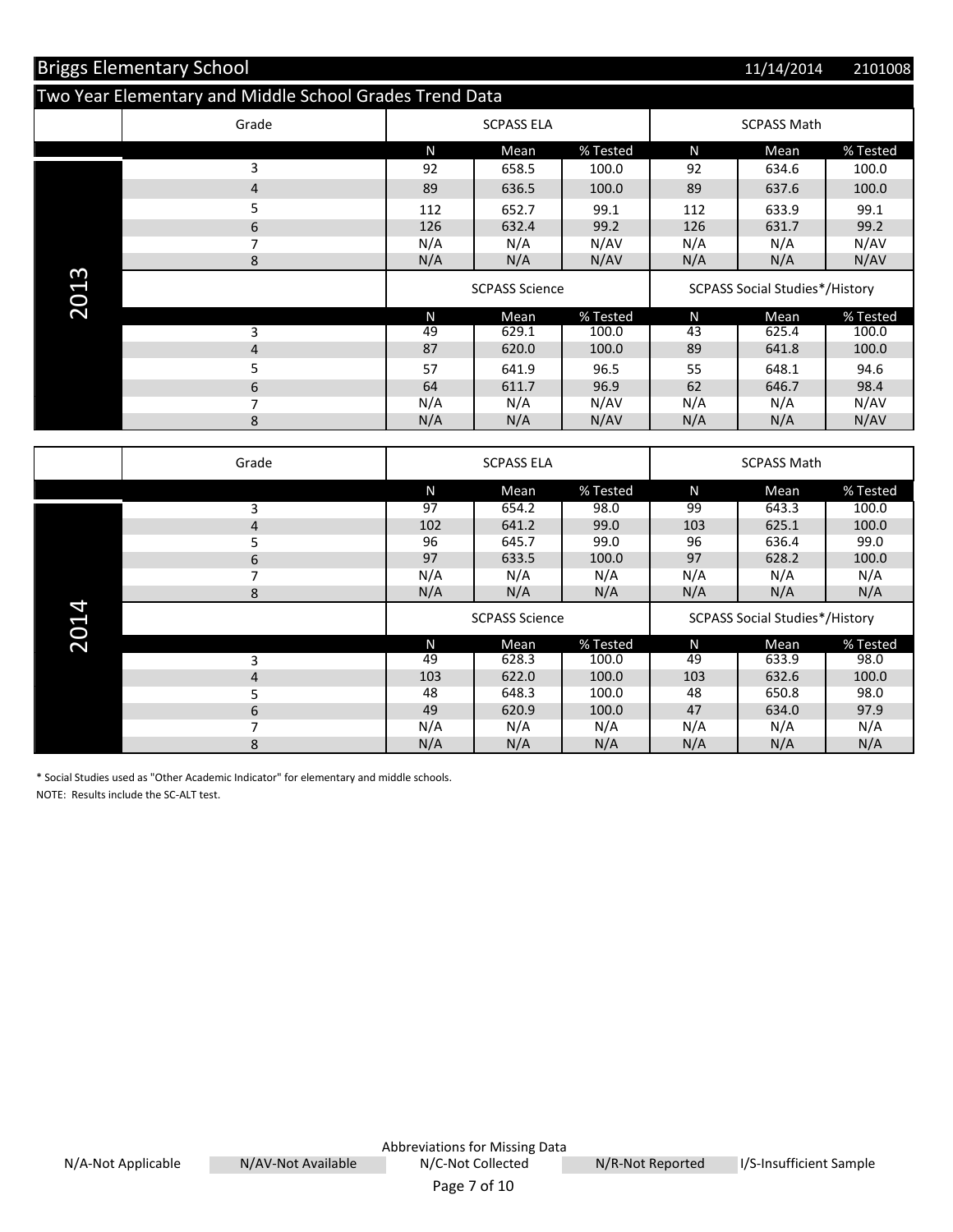| Performance by Group - ESEA/Federal Accountability (District) |                 |           |         |                     |               |        | 11/14/2014    | 2101008    |
|---------------------------------------------------------------|-----------------|-----------|---------|---------------------|---------------|--------|---------------|------------|
|                                                               |                 |           |         |                     |               |        |               |            |
|                                                               |                 |           | Science | Soc Studies*/       | ELA %         | Math % | Science %     | Graduation |
| Subgroups                                                     | <b>ELA Mean</b> | Math Mean | Mean    | <b>History Mean</b> | <b>Tested</b> | Tested | <b>Tested</b> | Rate       |
|                                                               |                 |           |         | Grades 3 - 5        |               |        |               |            |
| <b>All Students</b>                                           | 641.9           | 636.4     | 631.0   | 641.0               | 99.7          | 99.9   | 99.9          | N/A        |
| Male                                                          | 638.0           | 636.2     | 631.2   | 643.1               | 99.6          | 99.8   | 99.8          | N/A        |
| Female                                                        | 646.1           | 636.7     | 630.8   | 638.9               | 99.9          | 100.0  | 100.0         | N/A        |
| White                                                         | 659.8           | 656.9     | 653.4   | 658.0               | 99.9          | 99.9   | 100.0         | N/A        |
| African American                                              | 626.2           | 617.7     | 610.8   | 625.3               | 99.7          | 99.8   | 99.8          | N/A        |
| Asian/Pacific Islander                                        | 668.2           | 683.6     | 661.4   | 672.5               | 100.0         | 100.0  | 100.0         | N/A        |
| Hispanic                                                      | 642.1           | 640.8     | 629.3   | 642.5               | 99.1          | 100.0  | 100.0         | N/A        |
| American Indian/Alaskan                                       | N/A             | N/A       | N/A     | N/A                 | N/A           | N/A    | N/A           | N/A        |
| <b>With Disabilities</b>                                      | 604.9           | 599.9     | 597.5   | 610.4               | 99.1          | 99.7   | 100.0         | N/A        |
| Limited English Proficient                                    | 648.2           | 658.8     | 641.2   | 653.3               | 99.3          | 100.0  | 100.0         | N/A        |
| <b>Subsidized Meals</b>                                       | 629.0           | 620.8     | 614.8   | 627.1               | 99.7          | 99.9   | 100.0         | N/A        |
| Migrant                                                       | N/A             | N/A       | N/A     | N/A                 | N/A           | N/A    | N/A           | N/A        |
| <b>Annual Measurable</b>                                      |                 |           |         |                     |               |        |               |            |
| Objective (AMO)                                               | 640.0           | 640.0     | 640.0   | 640.0               | 95.0          | 95.0   | 95.0          | N/A        |
|                                                               |                 |           |         | Grades 6 - 8        |               |        |               |            |
| <b>All Students</b>                                           | 626.1           | 625.8     | 637.2   | 636.9               | 99.3          | 99.3   | 99.3          | N/A        |
| Male                                                          | 618.9           | 622.9     | 636.2   | 638.2               | 99.2          | 99.2   | 99.2          | N/A        |
| Female                                                        | 633.6           | 628.8     | 638.2   | 635.5               | 99.3          | 99.4   | 99.5          | N/A        |
| White                                                         | 645.5           | 641.7     | 659.0   | 655.1               | 99.6          | 99.6   | 99.6          | N/A        |
| African American                                              | 608.3           | 609.9     | 616.4   | 619.7               | 99.1          | 99.1   | 99.1          | N/A        |
| Asian/Pacific Islander                                        | 655.7           | 679.6     | 685.0   | 674.6               | 100.0         | 100.0  | 100.0         | N/A        |
| Hispanic                                                      | 632.2           | 630.9     | 639.4   | 645.0               | 98.7          | 98.7   | 100.0         | N/A        |
| American Indian/Alaskan                                       | N/A             | N/A       | N/A     | N/A                 | N/A           | N/A    | N/A           | N/A        |
| <b>With Disabilities</b>                                      | 583.4           | 589.0     | 594.0   | 598.6               | 97.1          | 97.3   | 98.0          | N/A        |
| Limited English Proficient                                    | 631.1           | 639.6     | 651.1   | 655.0               | 100.0         | 100.0  | 100.0         | N/A        |
| <b>Subsidized Meals</b>                                       | 611.1           | 612.8     | 621.3   | 622.2               | 99.0          | 99.0   | 99.3          | N/A        |
| Migrant                                                       | N/A             | N/A       | N/A     | N/A                 | N/A           | N/A    | N/A           | N/A        |
| <b>Annual Measurable</b>                                      |                 |           |         |                     |               |        |               |            |
| Objective (AMO)                                               | 632.0           | 632.0     | 632.0   | 632.0               | 95.0          | 95.0   | 95.0          | N/A        |
|                                                               |                 |           |         | Grades 9 - 12       |               |        |               |            |
| <b>All Students</b>                                           | 228.3           | 218.5     | 79.8    | 74.4                | 99.3          | 99.4   | 100.0         | 80.0       |
| Male                                                          | 224.4           | 217.5     | 79.5    | 75.6                | 99.3          | 99.5   | 100.0         | 73.4       |
| Female                                                        | 232.3           | 219.5     | 80.0    | 73.3                | 99.3          | 99.3   | 100.0         | 86.4       |
| White                                                         | 238.3           | 229.2     | 86.3    | 78.4                | 99.4          | 99.4   | 100.0         | 85.6       |
| African American                                              | 218.9           | 207.9     | 73.4    | 70.4                | 99.1          | 99.3   | 100.0         | 74.7       |
| Asian/Pacific Islander                                        | N/A             | N/A       | 93.5    | 80.0                | N/A           | N/A    | 100.0         | 87.9       |
| Hispanic                                                      | N/A             | N/A       | 82.0    | N/A                 | N/A           | N/A    | 100.0         | 87.0       |
| American Indian/Alaskan                                       | N/A             | N/A       | N/A     | N/A                 | N/A           | N/A    | 100.0         | N/A        |
| <b>With Disabilities</b>                                      | 202.5           | 194.3     | 66.1    | 66.9                | 98.4          | 98.4   | 100.0         | 39.2       |
| Limited English Proficient                                    | N/A             | N/A       | N/A     | N/A                 | N/A           | N/A    | 100.0         | 84.6       |
| <b>Subsidized Meals</b>                                       | 220.0           | 209.0     | 74.5    | 70.4                | 99.3          | 99.5   | 100.0         | 72.8       |
| Migrant                                                       | N/A             | N/A       | N/A     | N/A                 | N/A           | N/A    | 100.0         | N/A        |
| Annual Measurable                                             |                 |           |         |                     |               |        |               |            |
| Objective (AMO)                                               | 229.0           | 226.0     | 78.0    | 75.0                | 95.0          | 95.0   | 95.0          | 75.1       |

\* Social Studies used as "Other Academic Indicator" for elementary and middle schools.

N/A-Not Applicable N/AV-Not Available N/C-Not Collected N/R-Not Reported

Abbreviations for Missing Data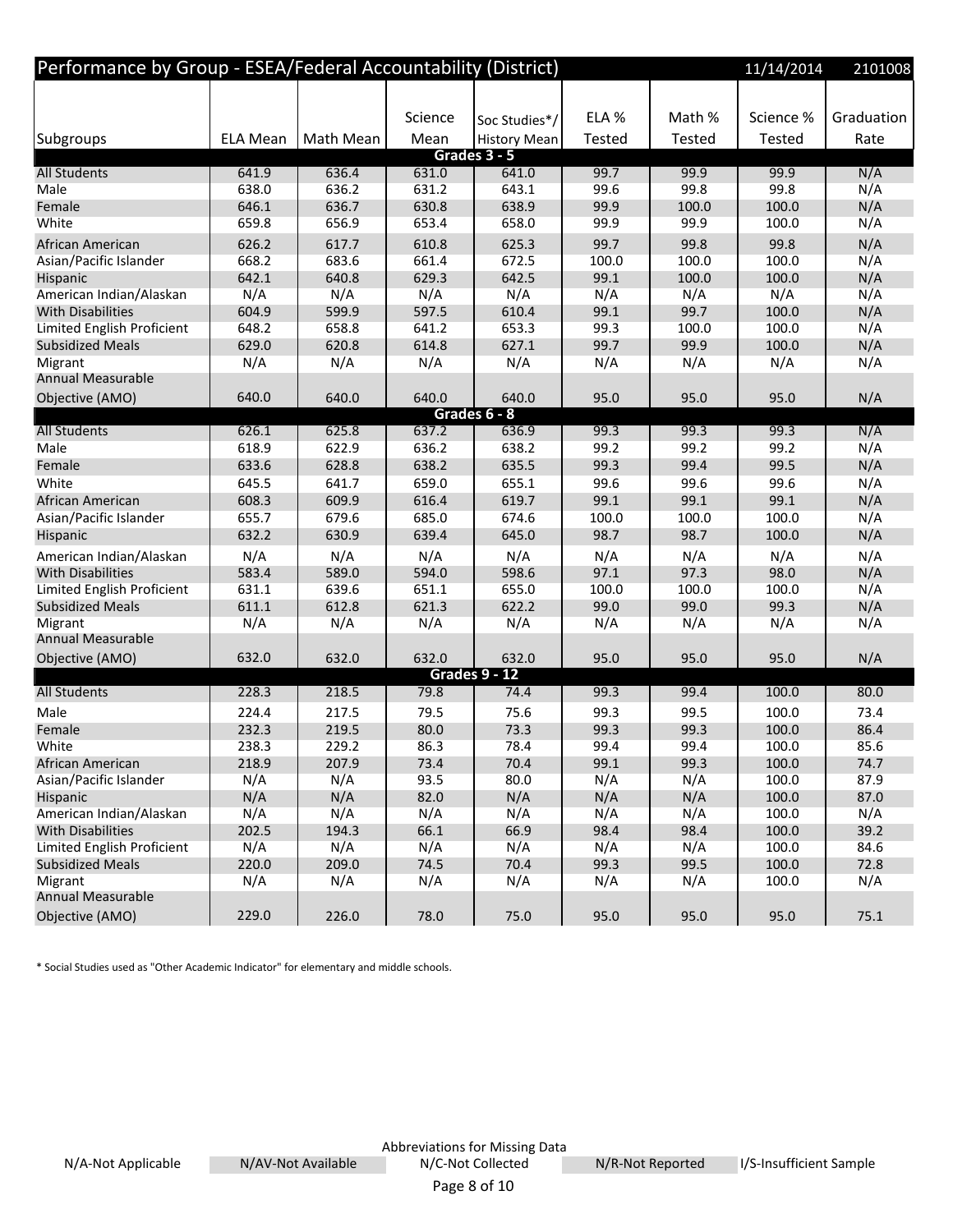| Performance by Group - ESEA/Federal Accountability (State) |                 |           |         |                       |               |               | 11/14/2014 | 2101008    |
|------------------------------------------------------------|-----------------|-----------|---------|-----------------------|---------------|---------------|------------|------------|
|                                                            |                 |           |         |                       |               |               |            |            |
|                                                            |                 |           | Science | Soc Studies*/         | ELA %         | Math %        | Science %  | Graduation |
| <b>Subgroups</b>                                           | <b>ELA Mean</b> | Math Mean | Mean    | <b>History Mean</b>   | <b>Tested</b> | <b>Tested</b> | Tested     | Rate       |
|                                                            |                 |           |         | Grades 3 - 5          |               |               |            |            |
| <b>All Students</b>                                        | 643.8           | 644.3     | 626.4   | 645.0                 | 99.7          | 99.8          | 99.8       | N/A        |
| Male                                                       | 638.9           | 643.9     | 627.0   | 646.5                 | 99.7          | 99.8          | 99.8       | N/A        |
| Female                                                     | 649.0           | 644.6     | 625.8   | 643.4                 | 99.8          | 99.9          | 99.8       | N/A        |
| White                                                      | 659.5           | 662.7     | 644.4   | 659.5                 | 99.8          | 99.9          | 99.8       | N/A        |
| African American                                           | 622.3           | 617.3     | 601.2   | 624.1                 | 99.7          | 99.8          | 99.7       | N/A        |
| Asian/Pacific Islander                                     | 669.9           | 686.6     | 655.9   | 673.4                 | 99.9          | 100.0         | 99.8       | N/A        |
| Hispanic                                                   | 631.7           | 634.6     | 614.5   | 636.5                 | 99.7          | 99.9          | 99.9       | N/A        |
| American Indian/Alaskan                                    | 642.1           | 640.4     | 627.1   | 641.8                 | 99.7          | 99.9          | 99.5       | N/A        |
| <b>With Disabilities</b>                                   | 599.3           | 596.5     | 587.6   | 609.2                 | 98.9          | 99.5          | 99.5       | N/A        |
| Limited English Proficient                                 | 631.2           | 638.6     | 615.0   | 638.1                 | 99.7          | 99.9          | 99.9       | N/A        |
| <b>Subsidized Meals</b>                                    | 627.7           | 625.2     | 609.4   | 628.7                 | 99.7          | 99.8          | 99.7       | N/A        |
| Migrant                                                    | 608.2           | 615.1     | 590.4   | 623.4                 | 100.0         | 100.0         | 100.0      | N/A        |
| Annual Measurable                                          |                 |           |         |                       |               |               |            |            |
| Objective (AMO)                                            | 640.0           | 640.0     | 640.0   | 640.0                 | 95.0          | 95.0          | 95.0       | N/A        |
| <b>All Students</b>                                        | 627.8           | 632.2     | 634.7   | Grades 6 - 8<br>637.4 | 99.7          | 99.7          | 99.7       | N/A        |
| Male                                                       | 620.6           | 630.1     | 634.4   | 639.8                 | 99.7          | 99.7          | 99.6       | N/A        |
| Female                                                     | 635.4           | 634.3     | 635.0   | 634.9                 | 99.8          | 99.8          | 99.7       | N/A        |
| White                                                      | 644.3           | 647.7     | 652.3   | 652.3                 | 99.8          | 99.8          | 99.7       | N/A        |
| African American                                           | 604.3           | 608.5     | 608.9   | 615.2                 | 99.7          | 99.7          | 99.6       | N/A        |
| Asian/Pacific Islander                                     | 658.5           | 680.2     | 673.0   | 677.3                 | 99.9          | 99.9          | 99.9       | N/A        |
| Hispanic                                                   | 617.3           | 625.4     | 625.0   | 630.5                 | 99.7          | 99.7          | 99.7       | N/A        |
| American Indian/Alaskan                                    | 629.4           | 631.2     | 637.2   | 638.3                 | 99.9          | 99.8          | 99.7       | N/A        |
| <b>With Disabilities</b>                                   | 574.5           | 584.3     | 584.9   | 592.8                 | 99.4          | 99.4          | 99.2       | N/A        |
| Limited English Proficient                                 | 612.5           | 625.8     | 622.5   | 629.8                 | 99.6          | 99.7          | 99.8       | N/A        |
| <b>Subsidized Meals</b>                                    | 610.0           | 614.6     | 616.3   | 619.9                 | 99.7          | 99.7          | 99.6       | N/A        |
| Migrant                                                    | 586.4           | 606.8     | 600.8   | 607.7                 | 98.2          | 98.2          | 100.0      | N/A        |
| Annual Measurable                                          |                 |           |         |                       |               |               |            |            |
| Objective (AMO)                                            | 632.0           | 632.0     | 632.0   | 632.0                 | 95.0          | 95.0          | 95.0       | N/A        |
|                                                            |                 |           |         | <b>Grades 9 - 12</b>  |               |               |            |            |
| <b>All Students</b>                                        | 229.3           | 222.6     | 81.8    | 74.9                  | 98.7          | 98.7          | 100.0      | 80.0       |
| Male                                                       | 225.6           | 222.4     | 81.8    | 75.9                  | 98.3          | 98.3          | 100.0      | 75.7       |
| Female                                                     | 233.2           | 222.9     | 81.9    | 74.0                  | 99.2          | 99.1          | 100.0      | 84.5       |
| White                                                      | 235.9           | 230.8     | 86.1    | 78.1                  | 99.0          | 98.9          | 100.0      | 82.8       |
| African American                                           | 219.6           | 209.6     | 75.2    | 69.9                  | 98.3          | 98.3          | 100.0      | 76.0       |
| Asian/Pacific Islander                                     | 240.2           | 245.8     | 89.4    | 80.3                  | 99.3          | 99.3          | 100.0      | 88.0       |
| Hispanic                                                   | 225.1           | 219.4     | 79.5    | 73.5                  | 98.9          | 99.0          | 100.0      | 76.9       |
| American Indian/Alaskan                                    | 228.8           | 220.3     | 81.9    | 77.2                  | 98.9          | 99.3          | 100.0      | 74.3       |
| With Disabilities                                          | 204.3           | 196.5     | 68.4    | 66.2                  | 96.6          | 96.5          | 100.0      | 43.2       |
| Limited English Proficient                                 | 218.0           | 214.7     | 76.6    | 71.3                  | 99.3          | 99.3          | 100.0      | 73.4       |
| <b>Subsidized Meals</b>                                    | 221.1           | 212.6     | 76.8    | 70.8                  | 98.3          | 98.2          | 100.0      | 72.5       |
| Migrant                                                    | N/A             | N/A       | N/A     | N/A                   | N/A           | N/A           | 100.0      | 61.5       |
| Annual Measurable                                          |                 |           |         |                       |               |               |            |            |
| Objective (AMO)                                            | 229.0           | 226.0     | 78.0    | 75.0                  | 95.0          | 95.0          | 95.0       | 75.1       |

\* Social Studies used as "Other Academic Indicator" for elementary and middle schools.

Abbreviations for Missing Data<br>N/C-Not Collected N/A-Not Applicable M/AV-Not Available N/C-Not Collected N/R-Not Reported